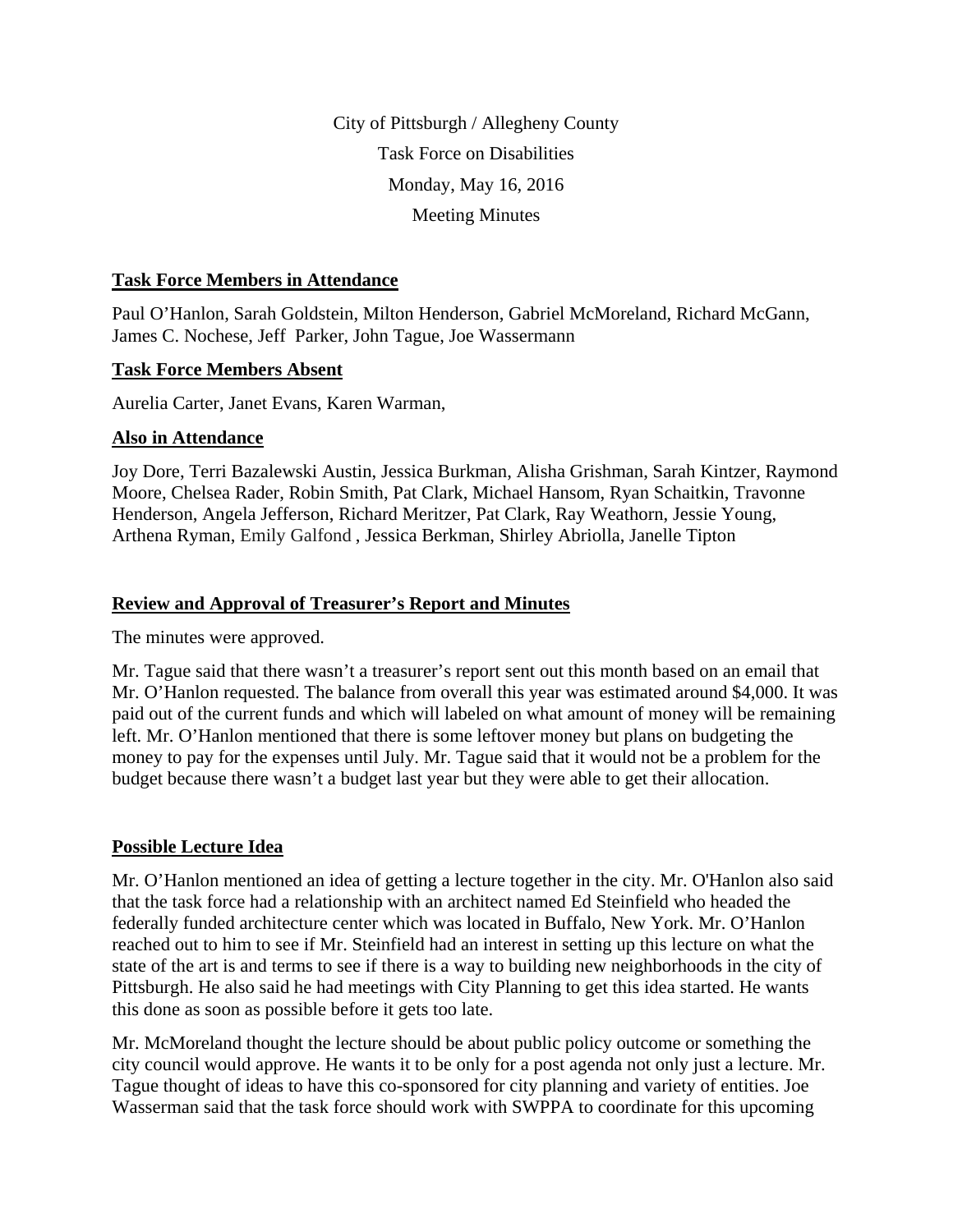lecture. Mr. O'Hanlon said that he wants this not only just for people with wheelchairs, the lecture to be aimed for everyone including people with aging, with I/DD, people with the autism spectrum disorder and other types of disabilities. Mr. McGann said that they need to be prepared for the scheduling, the location because time is going fast and they need to see how much money they have left for this event. Mr. O'Hanlon said that need to encumber the money and not spend all at once. Mr. Nochese approves with this idea but wants to make sure that they have money would be a purpose of the event. Mr. Nochese said that it would be a good idea to have the money covered and if they didn't then it would be gone.

# **Report on Ramp Crawls**

Mr. Meritzer talks about the ramp crawl that was in May 5, 2016. He discusses on how the event was a success despite the weather was bad that day. The event took place in Oakland. He discussed on how they were able to split into groups to go into different restaurants. Ms. Dore and Ms. Grishman participated in the ramp crawl event. Mr. Meritzer also said that he spoke to the Downtown Partnership to set up another ramp crawl event which will be located in the Market Square of Downtown Pittsburgh. Mr. Mertizer wants to aim the ramp crawl to be on the date of the anniversary of the American Disabilities Act (ADA). He also said that most restaurants in downtown are wheelchair accessible which will make it easier for those who need ramps to get into restaurants.

Ms. Dore explains on feedback from the deaf services on getting help. She talks about her major hearing loss and said that she doesn't have a sign language interpreter to help her. Ms. Dore said she spoke multiple times to get help but was not able to get the help she needed. Ms. Dore also that they told her to call on the phone but she describes on how hard it is to hear on the phone. After hearing that Mr. Mertizer said he is going to look at that issue and speak to the center of deaf services about this. Mr. McGann discuss on how the ADA is a complex law. He also stated to Ms. Dore that she needs to apply to get an interpreter. Mr. O'Hanlon also talks to Ms. Dore on how he apologizes for her being excluded on getting help and will do the best he can to get her the help she needs.

Mr. Nochese said that the group is getting larger and the city is getting overwhelmed with these requests for interpreters for people with hearing loss. He mentioned that they need to have focus on the business and give them encouragement to speak to the city on how to make it easier for them to interpreters.

Mr. McGann said that the ADA is a complex law and a lot of people miss it. Mr. McGann also say that if it was a last minute thing and the staffers show up and would be required to apply He also said that people would have to apply and schedule for an interpreter. Some businesses are clueless about these interpreters and they don't want to be responsible for it. It is important for the interpreters to follow the ADA law.

Mr. O'Hanlon thanked Ms. Dore for bringing up the issue on getting interpreter. He also said that the task force will get better on focusing on this type of problem.

Mr. O'Hanlon said it wasn't a city event but more of a community event and was the Oakland business district. He also said that it was representative to overgrowing community events. Mr. O'Hanlon said that it is a growing and process event.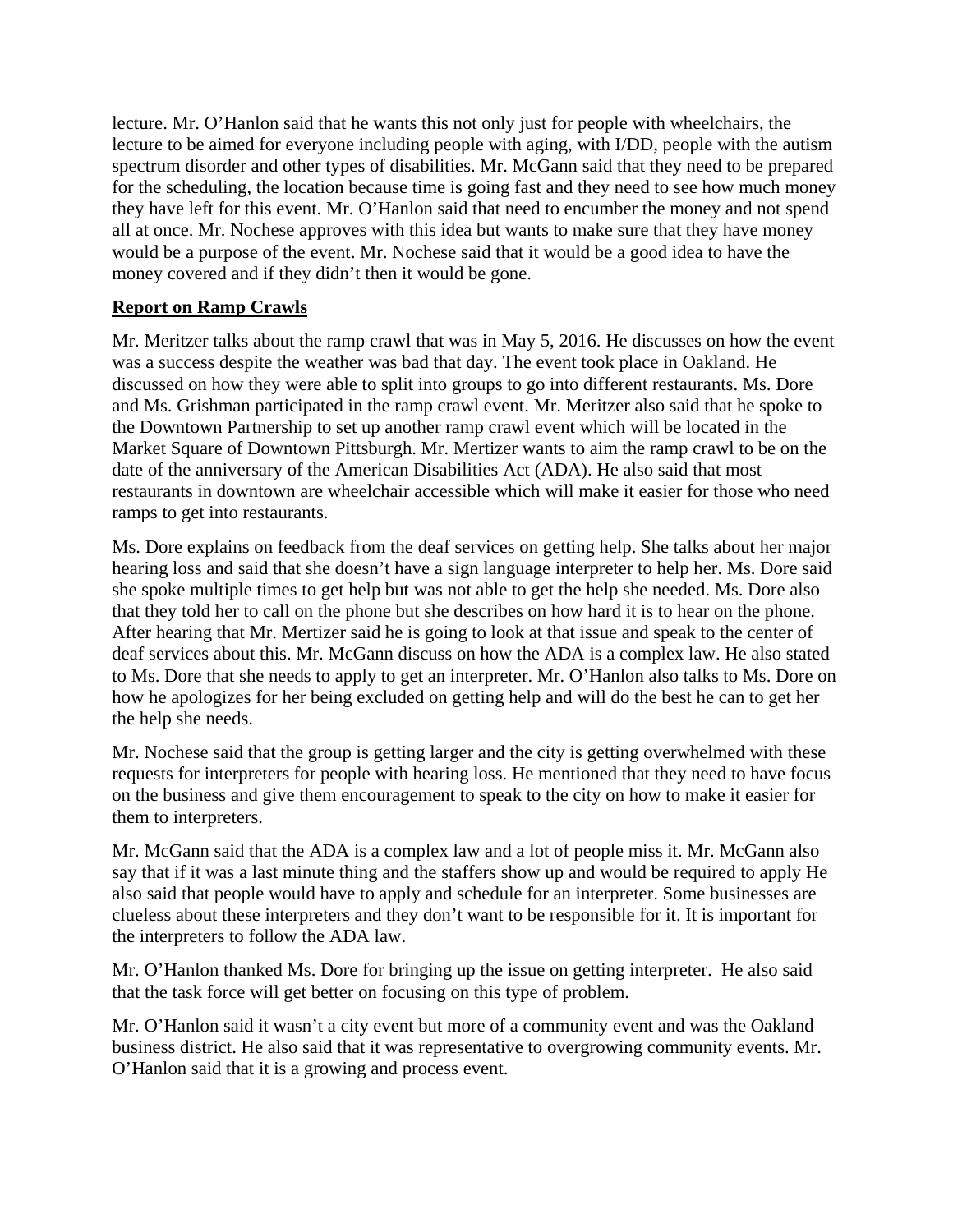Ms. Grishman stated that having interpreters is expensive and even mentioned that she is paying out of pocket to get them for her events. Ms. Grishman also gives them a reminder and announcement when to get an interpreter. It also takes a week an advance before the event to know if the interpreter is needed.

Ms. Dore said that she gave them a letter in advance and was offered the opportunity to help raise money to afford for an interpreter.

Mr. McMoreland said that he was excited about another neighborhood organization is going to set up an event like the ramp crawl. He also said that that the ramp crawl was a success and he was excited that a neighborhood association is going to set one up. He mentioned an issue at garage door saloon and another bar that is located on the South Side that used inappropriate language about a minority in the past. Mr. O'Hanlon and Mr. Meritzer said that the bar was under new ownership and already taken care of.

Mr. McGann gave a reminder that the VP related to a third person that was being taken advantage of utilizing third party interpreters and relaying interpreters. He also stated that they can't be using third party interpreters and need to be on site.

### **Report on Meeting with the Police Department**

Mr. Meritzer gives a follow up on a meeting with the police department. There has been discussion on having additional meetings with the police department. He said there were some concerns being moved forward. Mr. Mertizer said that his policy intern Michael Hansom put on a one page information sheet that has a list of accommodation that is related with the law enforcement field. Also, Ms. Hansom is working on a one paged paper on how to help identify disabilities for the police so they can know how to deal with those with disabilities. Mr. Meritzer said that he is negotiating something with the center of hearing and deaf services on getting interpreters for police officers in emergency situations. The officers will have to call the center of good services first and will advise Mr. Meritzer know that the interpreter has been set and the ADA will pay the bill. He also said that the idea of this has been set up.

Mr. McMoreland said that there isn't a date set up yet but it will be a next meeting coming up. He also stated the representatives from the police department want to learn more and have resources. The police will be able to get a variety of resources which includes, the ADA compliance, best practicing and communication ideas on how to speak with people that have disabilities. Mr. McMoreland also said that the officers would like to know what type of training they would have to do and who receives it while they are dealing with people with disabilities. He also wants this meeting to have specific people or organizations that will make it more interesting.

Mr. Nochese said that the committee is great. He also said that his past experience from the last 25 years when the ADA was first created. He mentioned during that time there were different workshops and trainings for the police officers. The years changed because the officers would turn over and there wasn't no re-training for them. Mr. Nochese thinks they should have something that the training should be used every two years, annually or biannually so these officers will be able to have the proper training. He also said that those officers were retired or move out service they should try to retrain them.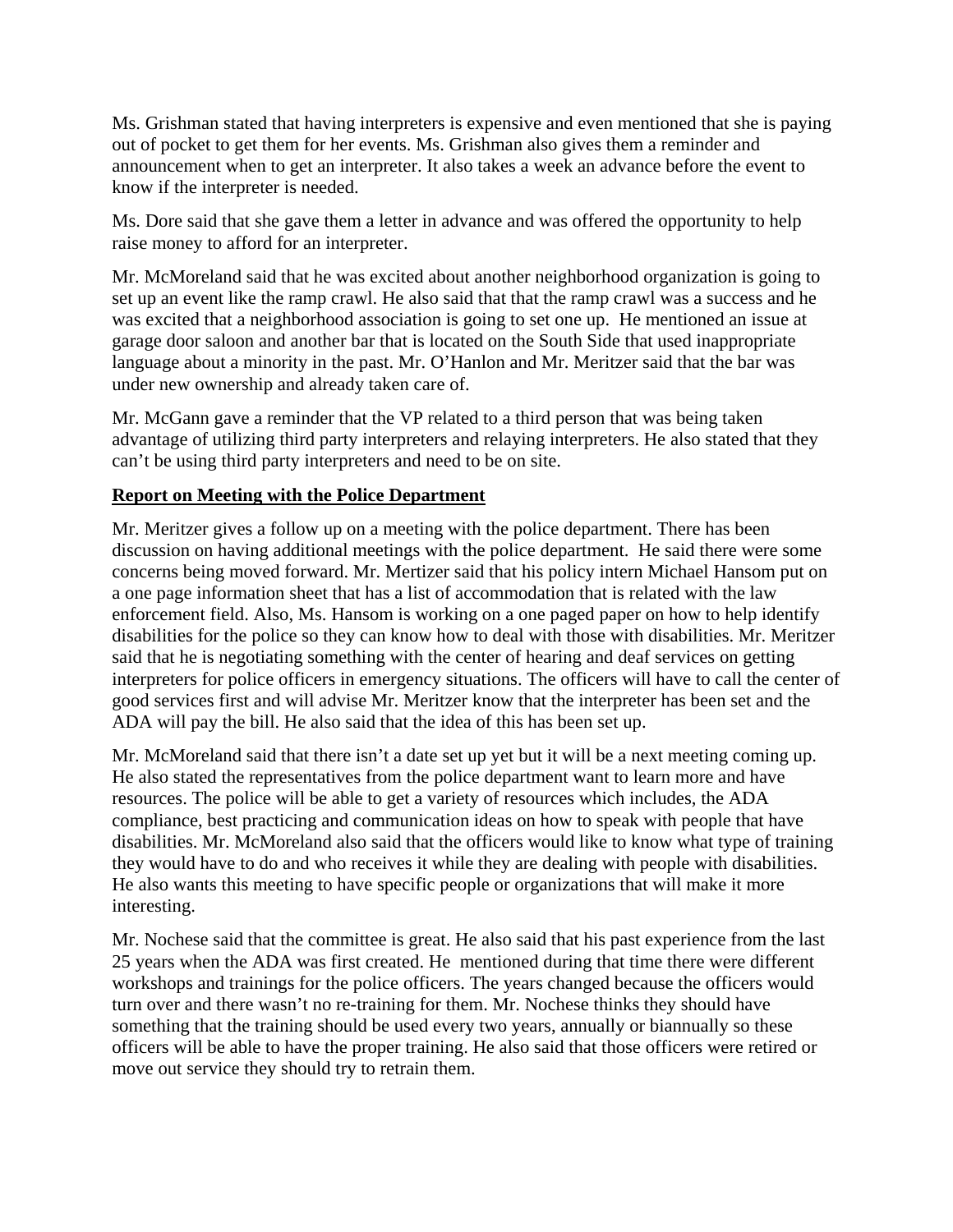Mr. Mertizer said that there was a training officer was at the meeting and was able to speak to her. He also noted that new recruited officers will be trained. He is thinking about getting a web based training together for the officers and it can be used at their police station or home. He said that the web based training can give them a certificate which will be printed out from their computer. This type of training that Mr. Meritzer is talking is currently in the works but there is a lot of negotiation with the police and department of personnel on getting it set up.

Mr. Wasserman mentioned to Mr. McMoreland that the police force in Colombia, South Carolina has instituted some new training and procedures on how to deal with deaf and hearing citizens. He also stated that Mr. McMoreland should look at that as a potential idea.

Sarah Kinzer is with the Pittsburgh Commission on Human Relations wanted to ask if she can have her group be invited to the table. Ms. Kinzer also said that it would be a good idea because her group wants to learn more about police treatments of people with disabilities.

Mr. McGann said that he involved with the domestic violence workshop. He stated that it would be very wonderful. He said that the police don't understand the issue on deaf and hearing. He also said there were police that missed the training on how to deal with people who are deaf. If the police missed a training then it would be hard for them to understand dealing with deaf people.

Ms. Dore discussed on her hearing loss. She talked about how the deaf was not included in other community boards and places that have domestic violence situations. She also said that there were places like local shelters and police stations that weren't accessible. Ms. Dore said that there were was intercoms but it was hard for her to hear them. She also mentioned that there were no videos or numbers to get help with domestic violence. She pointed out the North Hills Community Outreach does work with the Center of Deaf and Hearing Services. Ms. Dore said that there was two locations that have accessible services but the information isn't with police, first responders or the EMS.

Mr. Nochese gave a workshop event last month with the fire fighter department in the Edgewood and Swissville area. He was able to speak with around 30 fire fighters that were at the workshop. He brought Mr. McGann with him at the workshop as an example and it confused the fire fighters because they didn't know what how to deal with people who have both vision and hearing loss. Mr. Nochese was trying to get the fire fighters to provide help for people with disabilities.

Mr. O'Hanlon made a comment on driver training with Port Authority. He said the most effective way is to be trained on video or web based. Mr. O'Hanlon mentioned that it would be better train them personally. Mr. O'Hanlon also stated that there would be dilemmas on getting them trained in person and would take too much time. The issue of personal training is that it would be too long to process.

Ms. Dore mentioned that that county has a database to register people with disabilities and special needs. She also said to ask if there is any communication programs that will help them.

## **"Smart Technology" Proposal – Pat Clark**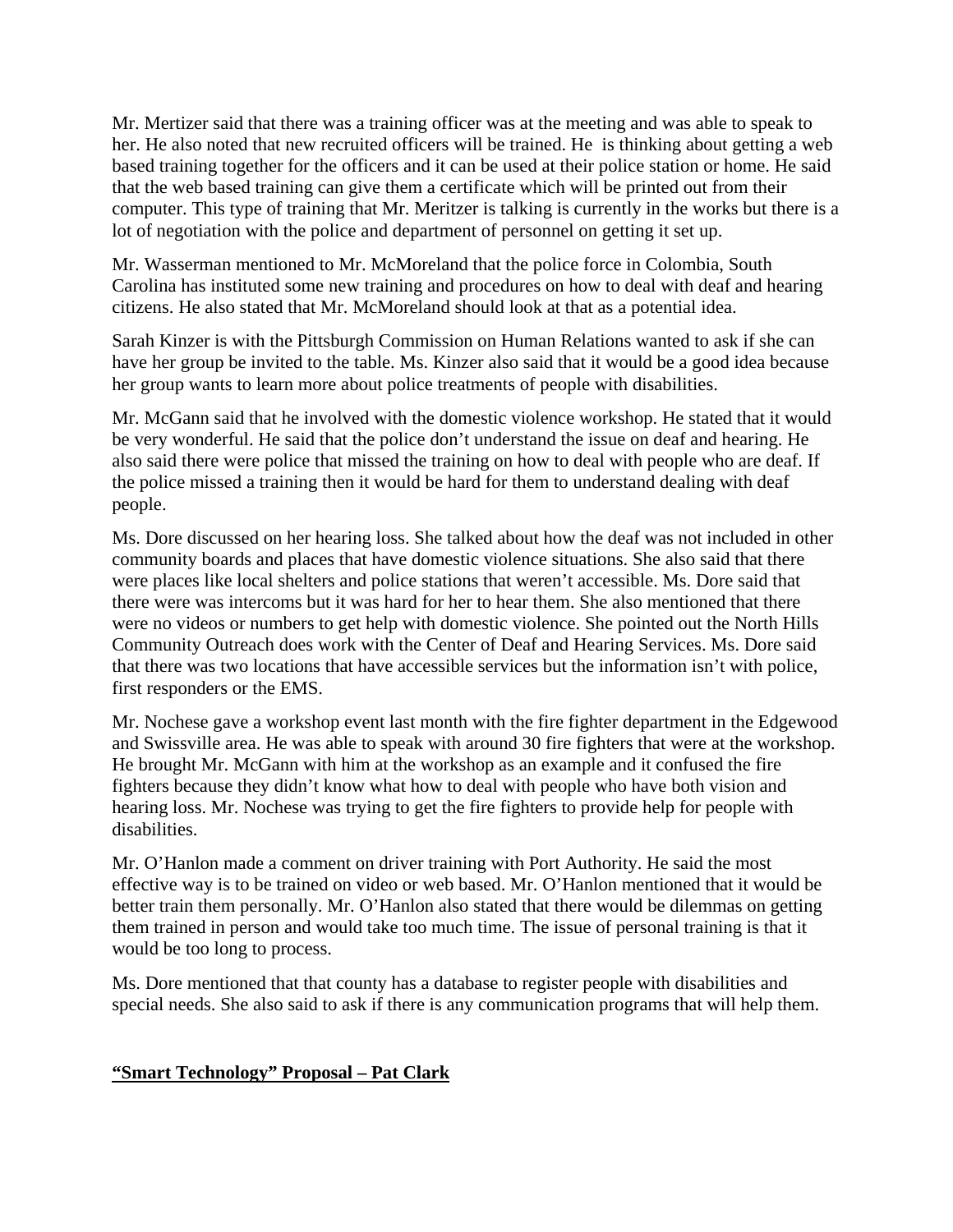Mr. O'Hanlon introduces Pat Clark to the meeting. Mr. Clark worked with Mr. O'Hanlon and Rachel on a program called Everybody Vote.

Mr. Clark explains that he is trying to get a proposal that will help apply for funding from the federal government for the city. He wants to actually help get involved with the disability community to get funds.

Mr. Clark said his business, Jackson Partners, which is a consulting business that is aimed to help make things better for the community. He also discusses on this proposal and how he worked to get funds for the following cities which includes Larimer choice neighborhood grant. He also worked on the North Side initiative for the fuel foundation and worked on the Hazelwood community census. He even spoke to someone who worked with CMU's traffic 21 organization with Mayor Peduto office.

He continued to discuss more on his plans which included on doing a proposal from February on the federal government for the smart city funding project which costs around \$40 million for the US Department of transportation funding, and an aditional \$10 million from the Paul Allen's Balkin foundation which totaled up to \$50 million. He also said that it is for the future of technology around transportation.

He said that it is all used in the framework for the initiative P-4 which was the frame work of community planning and development planning in the Mayor's office. He also pointed out that it is their goal to hear from a lot of people in the community about their needs, aspirations and resources so it will be able to help them.

Mr. Clark also said that their main goal to hear from many people community about their needs, aspirations and resources. He also gave out his contact number so they can keep in touch with him.

Mr. McGann had a question about Hazelwood and made a suggestion to Mr. Clark saying that he should start to expand his businesses in other areas. Mr. Clark stated that he was going to expand his business in other non-geographic areas that have concentrations on immigrants that includes Carrick, Brookline and Northview Heights. He also mentioned that both Brookline and Northview Heights are the places that he wants to work on.

Mr. O'Hanlon said that the task force would be happy to work with Mr. Clark. Mr. McMoreland agrees with Mr. O'Hanlon and ask if they would have to vote on anything or do some kind of motion on it. Mr. Clark said that the federal government is more interest in a letter of commitment and is willing to commit up to 120 hours in this type of agreement. He also said that there is a deadline for the application this month and that they will make a decision in the middle of the summer. O'Hanlon said that him, Mr. McMoreland and Mr. Parker operate with the task force meeting and have a large email list.

He also said that there are other cities including Pittsburgh that are competing to get this funding. Mr. O'Hanlon ask when they should send the proposal by Friday and should give a warning to the Mayor's office to notice them that they have documents coming. Mr. Tague and Mr. McMoreland said that they will work together on it.

Mr. Clark closed his speech by thanking everyone in the city task force for having him speak at the meeting.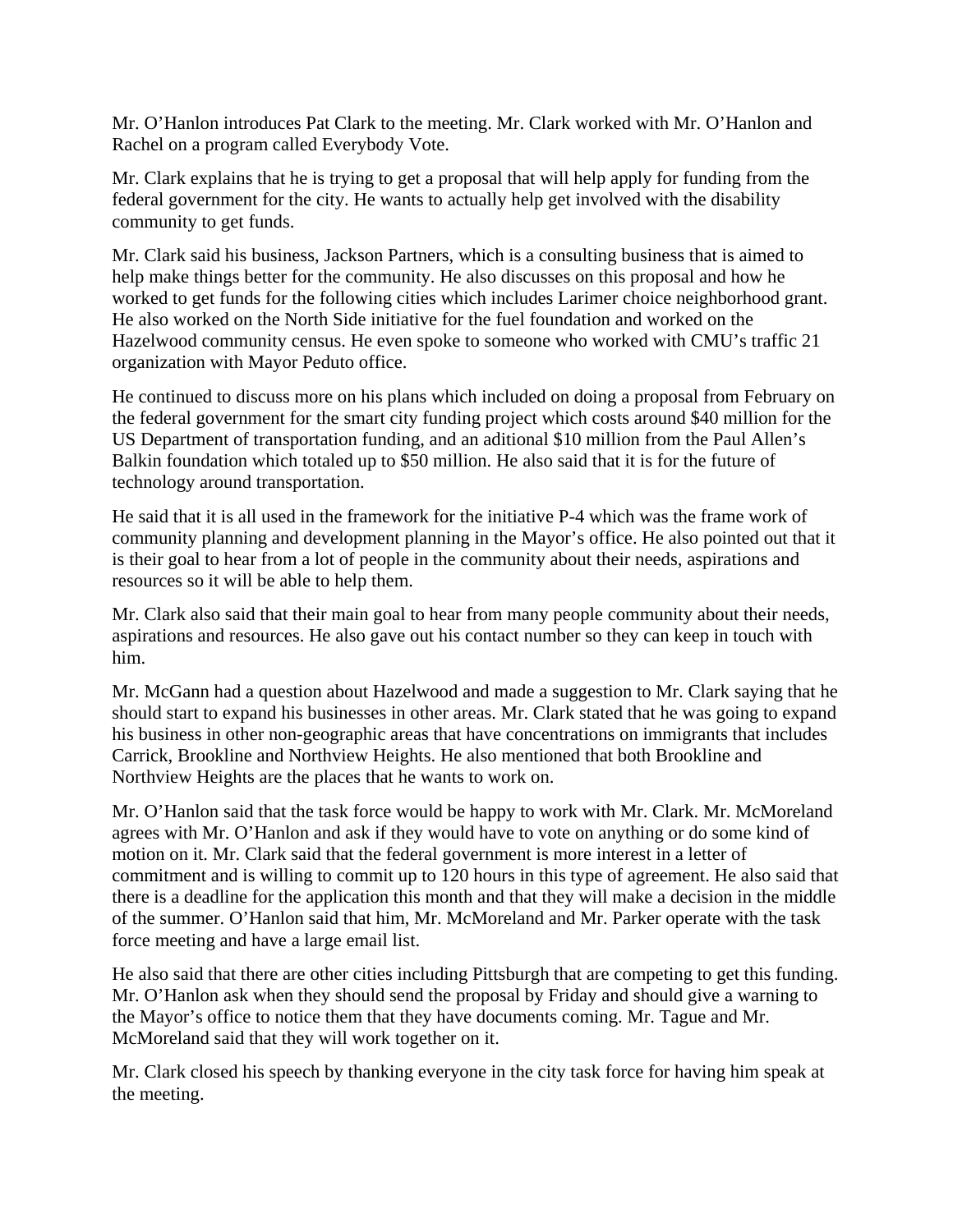## **Report on Meeting with the Development Committee**

Mr. O'Hanlon calls the report on the meeting with the development committee. He said that there were three meetings which includes with the meeting with the Mayor which were two meetings and another meeting. Mr. O'Hanlon also said that the United Way requested to have a meeting with the Mayor which he attended on behalf of the city task force. Mr. O'Hanlon mentioned that Ms. Kinzer's request to have her group in the police meeting saying that it would be easy. Mr. O'Hanlon also said that it is easy to have repetitive meetings on the same subjects in different groups and it gives the task force group a different type of attention.

Mr. O'Hanlon started the discussion on the meeting with the Mayor and the united way's concern with construction. The problem with construction of new housing if it would be accessible for people with disabilities and affordable for them. He also pointed out on issues with sidewalks, street safety and other things that are related in the neighborhood. Mr. O'Hanlon said that they was not sure if the issue of planning or public works and he brought both of them up at the meetings.

He also mentioned to see if the Public Works Department was complying with the ADA and to see if they were a broad range of accessible sidewalk issues. Mr. O'Hanlon explained on sidewalks to see if it was safe for people to get through. He also mentioned that Garfield did a business by business survey to see if it was accessible for people. The problem is that the businesses didn't want it to be accessible.

He talked about the participations in the meeting which included, the United Way, The FISA Foundations, the 21 and Able and Planning Commission. He also brought up issues with the sandwich boards and sidewalk issues saying that the city doesn't provide permits because there isn't a policy for it. Mr. Meritzer said that the Director of Public Works didn't know that it was an issue but they're going to investigate and get back to them. He also said that his intern Ms. Galfond is going to set up a meeting with the law department about this issue.

Mr. O'Hanlon talks more on the issues on the sidewalks. He starts to describe the problems that the pedestrians had to deal with sidewalks being unobstructed which will be difficult for them to get through. He also said that they should manage sidewalk signing so people won't get hurt.

Mr. O'Hanlon said that he has a plan to have a meeting with developers to get this issue situated.

Mr. McGann believes that it is wonderful work and it is important to think about other places. He talked about sidewalks having landscapes that are growing in areas that people are walking at. Mr. McGann said that it is dangerous to have signs low and would recommend it to be higher so people won't get hurt from it. He also understands that there are places that have hills which is difficult for wheelchair users

Ms. Dore talked about the concerns of the sidewalks in downtown. She said there are issues to it because, they're not getting fixed and there is a lot of construction in that area. Because of this people are having a hard time walking through downtown.